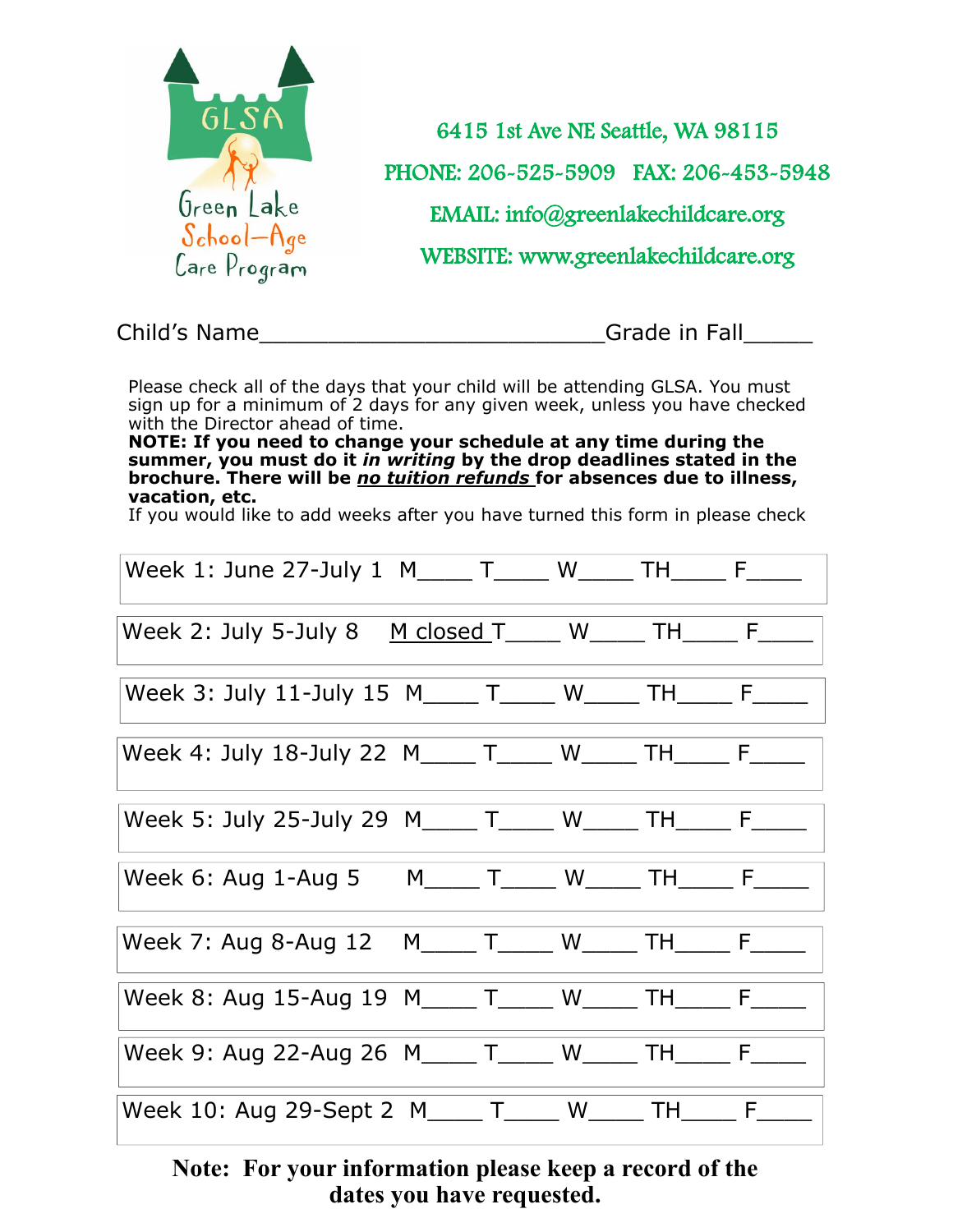## GLSA 2022 Summer Field Trip Permission

### **Part One: To be read and signed by the parent/guardian:**

I hereby authorize GLSA staff and parent volunteers to take my child on field trips scheduled for the days I have chosen for my child to attend GLSA. I know that the transportation used will be walking, Metro buses, chartered school buses, and in rare cases, riding in cars driven by licensed, insured staff or parent volunteers with seatbelts. Field trips are TBD.

\_\_\_\_\_\_\_\_\_\_\_\_\_\_\_\_\_\_\_\_\_\_\_\_\_\_\_\_\_\_\_\_\_\_\_\_ \_\_\_\_\_\_\_\_\_\_\_\_\_\_\_ Parent/ Guardian signature Date

# GLSA 2022 Summer Swimming Permission

**Due to Evans' Pool Policies we can only allow children 6 years old and at least 4 feet tall to participate.** I give permission for my child to accompany GLSA staff to Evans' Pool to swim. There will always be certified lifeguards on duty when GLSA swims at Evan's Pool. Swimming is TBD.

\_\_\_\_\_\_\_\_\_\_\_\_\_\_\_\_\_\_\_\_\_\_\_\_\_\_\_\_\_\_\_\_\_\_\_\_\_ \_\_\_\_\_\_\_\_\_\_\_\_\_ Parent /Guardian Signature Date

## GLSA 2022 Summer Sunscreen Authorization

I hereby authorize GLSA staff to apply Coppertone Water Babies SPF 50 sunscreen (active ingredients: Octinoxate, Octisalate, Zinc Oxide) to my child when my child participates in outdoor activities.

\_\_\_\_\_\_\_\_\_\_\_\_\_\_\_\_\_\_\_\_\_\_\_\_\_\_\_\_\_\_\_\_\_\_\_ \_\_\_\_\_\_\_\_\_\_\_\_\_ Parent/Guardian signature Date

In addition to the sunscreen that you may send, GLSA will also have some sunscreen available for general use when children don't have their own with them.

## GLSA 2022 Summer Hand Sanitizer Authorization

I hereby authorize GLSA staff to apply hand sanitizer to my child while my child is at GLSA. Hand sanitizer will only be applied as necessary to clean hands when soap and water are unavailable. Use of sanitizer will be supervised by an adult.

\_\_\_\_\_\_\_\_\_\_\_\_\_\_\_\_\_\_\_\_\_\_\_\_\_\_\_\_\_\_\_\_\_\_\_ \_\_\_\_\_\_\_\_\_\_\_\_\_ Parent/Guardian signature Date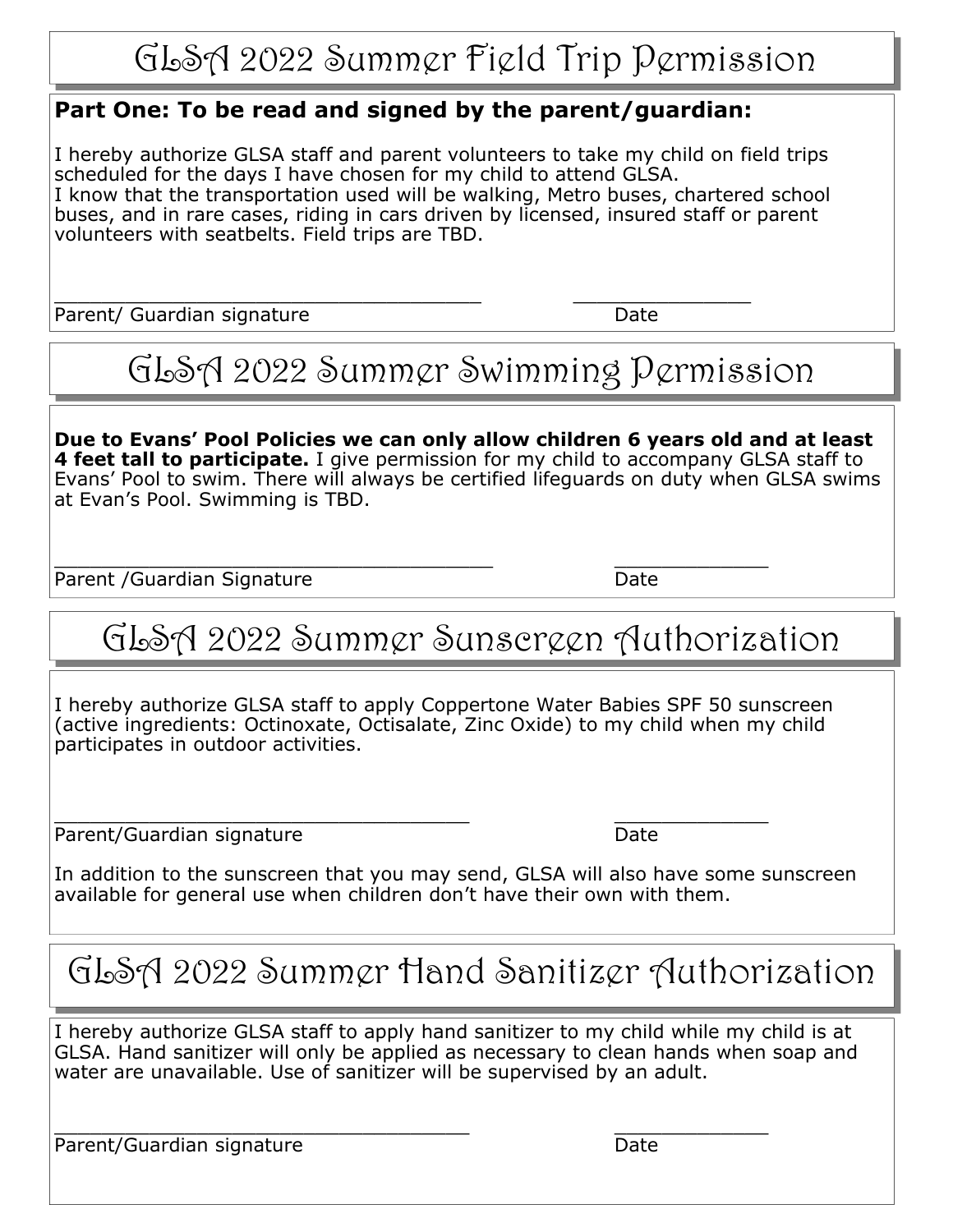## **Please read the following with your child and both parent and child sign at the bottom.**

### **GLSA Field Trip Rules:**

- 1. Follow the directions of the staff at all times, the first time the direction is given.
- 2. Stay with the group.
- 3. Sit quietly and behave appropriately on the bus.
- 4. Treat the GLSA staff, children, and other people that we may meet during our trip with respect and consideration.
- 5. Be respectful of the furniture, displays, equipment and surroundings of any place that we visit during our field trips.
- 6. Use caution and obey safety rules when crossing streets and walking on sidewalks.

### **Consequences for Not Following the Field Trip Rules:**

1. If a child must be asked repeatedly by staff to follow the rules on one field trip, or engages in unsafe or disrespectful behavior, then he/she will receive one warning. The parent/ guardian will be told of the behavior and the warning.

2. If, on the next field trip, the child continues to choose to not follow the rules, then he/she will lose the privilege of attending the next field trip.

3. If, on the next field trip that the child does attend, he/she persists in unacceptable behavior, she/he will then lose the privilege of attending field trips for the rest of the summer.

4. If a child engages in severely harmful, dangerous behavior on a field trip, she/he may not receive a warning before having their field trip privileges revoked.

#### **Child's Field Trip Agreement:**

I understand the rules for GLSA Summer Field Trips. I will do my best to follow the field trip rules. I understand that if I choose not to follow them, I might lose the privilege of going on other field trips during the summer.

\_\_\_\_\_\_\_\_\_\_\_\_\_\_\_\_\_\_\_\_\_\_\_\_\_\_\_\_\_\_\_\_\_\_\_ \_\_\_\_\_\_\_\_\_\_\_\_\_\_\_\_\_ **Child's signature** Date

### **Parent/Guardian Field Trip Agreement:**

I have read and discussed the above rules with my child, and understand that the consequences for my child choosing not to obey these rules will possibly result in he or she not being able to go on subsequent field trips. I understand that if my child is unable to attend one field trip as a result of disciplinary action, the tuition for that day will not be refunded, and I will be responsible for finding alternate care for the day. If field trip privileges are suspended for the entire summer, arrangements can be made to have the tuition from field trip days credited.

\_\_\_\_\_\_\_\_\_\_\_\_\_\_\_\_\_\_\_\_\_\_\_\_\_\_\_\_\_\_\_\_\_\_\_\_\_ \_\_\_\_\_\_\_\_\_\_\_\_\_\_\_\_\_ Parent/ Guardian Signature Date